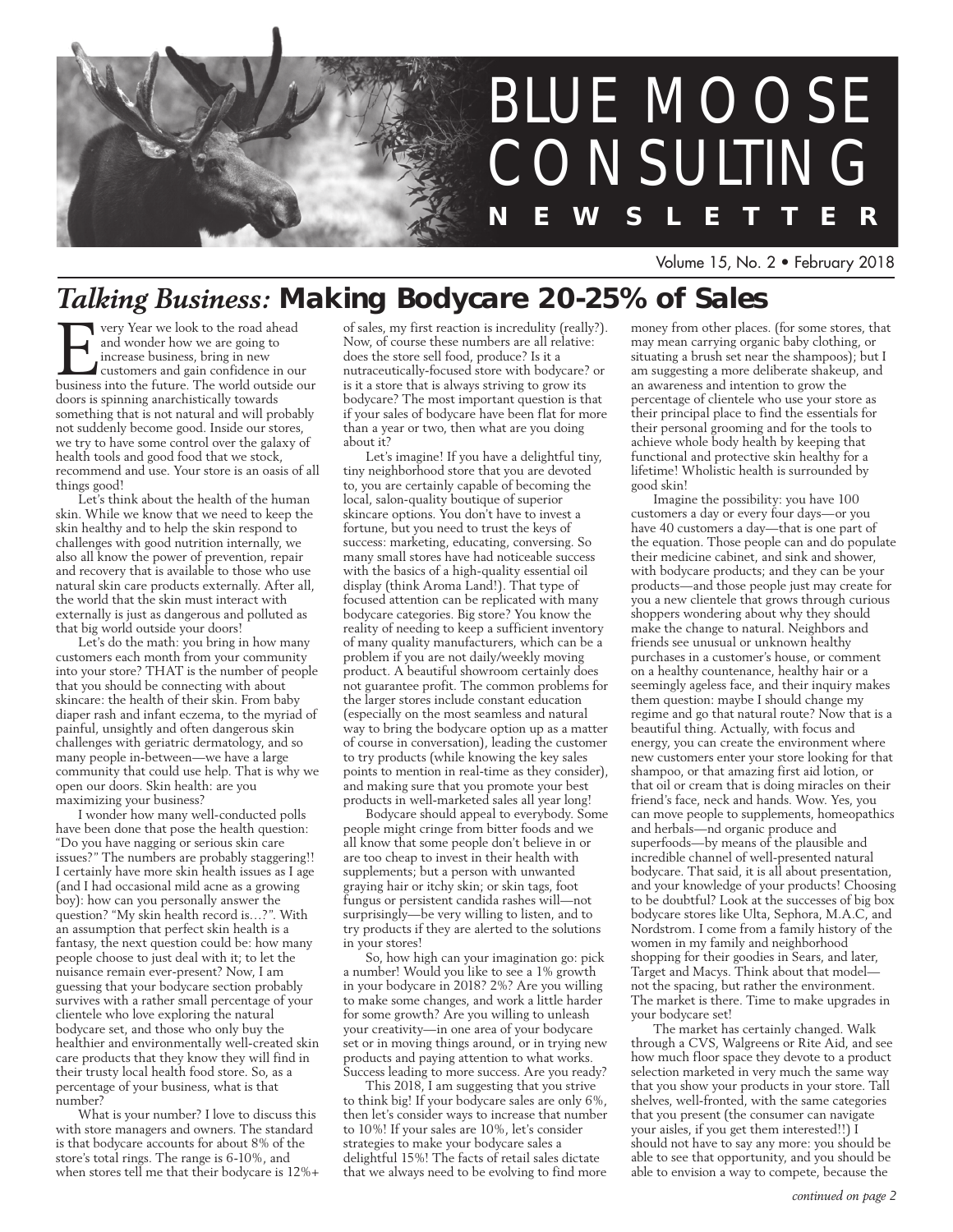products that you have are better, cleaner, (safer) and—in almost every case—able to perform better for the life of the skin! Natural is the answer!

I last bought bodycare products from a nonhealth food store in 1982. I am a man who buys his favorites, and who also tries new products regularly: no qualms about trying something new. (now there is rumor that the nextgeneration teen male quaintly refuses to shower: instead choosing to embalm himself with Axe® body spray – and that may explain a lot about strange behavior—but we can gain that customer too by ingeniously creating our own local "cool factors"!) Allowance, early paychecks, first habits: this customer is looking for what they will relate to, and what they will invest in. They are open to making new earlylife habits.

The majority of today's young girls and young ladies are putting the most toxic things on their body: and this can really cause hormonal and endocrine toxicity. You need to stand up and make a public health announcement: run away from the cheap—and exorbitant branded stuff—with artificial everything and turn natural, finding products that perform. The messages of success will get around the talk circuit very quickly: want that business? The elderly shopper on a set or miniscule budget has learned enough in life to know the value of superior-quality products, and they will judiciously try a product that seems like it will work for their skin needs as their body ages. A well-stocked natural bodycare set can change the quality of life for many older shoppers: you can make people feel good about themselves (again) as they age. Learn the stories of the better Manufacturers in our industry, and promulgate those stories wisely to gain initial purchases! (A simple equation where eventually everyone involved will feel more confident and involved in skincare health!)

What do you need?: the ability to invest in new business, or the time to judiciously get rid of old product and to make room… and that crucial "business extra", imagination!

Here are some perfect 10 beauty brands you should be supporting in your store in 2018. I speak for the entire BMC team when I say that we will work to assist you on as many levels as possible to make some of these products your next best sellers: and items that people will seek out and return for—yes, new business.

I start with my favorite. **Bodyceuticals**. If you took the time to listen and observe the mission that Angelique Saffle and her family have dedicated themselves to, then you too would be excited to see this line succeed. In 2018 and in this mature (and bloated) natural products industry today, how many companies can you say you unequivocally admire? To me, Bodyceuticals is that company! The category they have perfected is calendula oil-based skincare products. Bodyceuticals continues in a quarterly pattern to gain momentum and make their products better. The new packaging is exceptional.

Calendula is famous for First Aid, but it is so much more. Calendula is natural plant-based antioxidant skin nourishment. Bodyceuticals is organic calendula and other organic ingredients:

the best that you can get. First, you need to build the best First Aid Set around with Bodyceuticals Calendula oils, salves and balms. Highlight award-winning products: Bodyceuticals best-selling Organic Calendula Bioactive Salve won the *Delicious Living* 2017 Beauty & Body Award for Best Hand Care! As a health educator, you need to direct people to the cleanest and best-performing products. Calendula is one of the most versatile plant skin foods we humans have found. (Why choose calendula: www.calendulaskincare.com/ whychoose.asp). This line should be foremost in your conversation for skin care. *continued from page 1* **BMC IS HERE TO HELP YOU** 

How CLEAN can You GO? Bodyceuticals is Special: This is something to share proudly: Bodyceuticals is that rare company that is all of these things: USDA Certified Producer/Grower AND Processor/Manufacturer.

If you want a new customer, you have to enthusiastically recommend Bodyceutical's Calendula Facial Care products: cremes, facial cleansers and facial sprays. These products range from the most scientifically effective DMAE to the sophisticated benefits available from Neroli and Rose and the antioxidant elixirs of Vitamin C and other phytonutrient rich plant skin foods. Bodyceuticals wisely uses organic aloe as a perfect base instead of water. Their sourcing of olive oil is a story in itself. Truly family-owned and operated (harvest is a family effort), with family bees on the farm, growing within the seasons, and with a modern and useful social media presence. Bodyceuticals, the product, is my hero!

Their newest products launched in January (see the BMC box ad in this issue) are sure to interest the serious skincare shopper. Two new *Facial Beauty Drops*: a DAY formula with Pacific Northwest USA harvested Raspberries to Illuminate the face: and a complementary Night formula offering Pacific Northwest USA harvested Blackberries as a pleasing evening Restorative Facial. The most lovingly handharvested fruits as a most modern way to bring the salon into one's home and made available for daily antioxidant-rich skin nourishment. Big WOW! Love your skin!

The natural marketplace has changed dramatically in the past decade and is not going back: there is a population of the natural bodycare shopper that is looking for the cleanest products for the skin: products made from food! New Year, New Beauty.

And launching today, as I write, is another innovative product (and I am excited to try this one too!) that hits all the notes of what the modern active skincare buyer is looking for with their new *Charcoal + Bamboo Detoxifying Facial Cleanser*. Charcoal: HOT.

One well-directed way to elevate your presentation on natural skincare is to focus on the ingredients (that is actually what the consumer is looking for already), and the cleaner the label ingredient's panel, the more attractive the product will be to the shopper. BMC is branding the best skin nutrients all year, in the hope to get everyone appreciating those superstars for skin health: calendula, rosehip seed oil, and whole leaf aloe vera!!!

An equal company insofar as pure ingredients that the contemporary shopper is looking for is a relative new player in the natural health food store channel. You will be seeing a lot of **Trilogy® Natural Products** in 2018.

As Bodyceuticals was originally started by Angelique and her Mother, so Trilogy® Natural

### **GROW YOUR BODYCARE SALES IN 2018**

**We are very proud to represent these lines:**

#### **Bodyceuticals Biodynamic Calendula** Harvesting and delivering the power of the

sun to your store! These exceptional products bring immeasurable energetic satisfaction

### **Trilogy® Natural Products**

Organic Rosehip Seed Oils The world's most-awarded beauty oils: 182 awards One bottle of Trilogy sold every 22 seconds somewhere around the world Trilogy: High-performance, certified natural skincare products

#### **Aloe Life® International**

Organic whole leaf aloe vera juice products serve your skin Aloe vera daily: real aloe, not colored water!

#### **Aroma Land**

The gamut: all with therapeutic-grade essential oils. Affordable, clean bodycare with great margins

#### **Surya Brasil**

Vegan options for haircare, hair color, lips and even eyebrows! with products sustainably sources from the amazing Amazonia

#### **Wellinhand® Action Remedies**

Local women-owned company from Forest Virginia tackling the serious and frustrating skin care dilemmas craft-made, super-clean "action remedies"

### **Eco Lips®**

The coolest lip balms for the planet™ BMC sells almost as many Eco Lip® lip balms as there are lips!

#### **Newton Homeopathics™**

You have to carry the four newly-relaunched Homeopathic Creams

### **Essential Formulas®, Inc.**

Probiotics skin care for allostasis of the skin's critical biome

Dr. Ohhira's Probiotic Kampuku Beauty Bar™ is our best soap for beauty, skin issues, and repair.

#### **Herb Pharm®**

Salves and skin oils (esp. Arnica & Trauma Oil) with Herb Pharm-quality herbs ~~~~~~~~~~~~~~~~~~~~~~~~~

#### *BMC: Delicious Bodycare™*

Products was started by two women as well! It all began in 2002 when two sisters from New Zealand, Sarah Gibbs and Catherine de Groot, learned of the magic that is the skin superfood Rosehip seed Oil. They started with five products then and today the line is the most awarded beauty oil company in the world, having accumulated 182 awards in just 15 years. 40 products that you have got to see! You should welcome this internationally-recognized line into your store. When BMC was approached last year with the opportunity to represent the line, we jumped with joy! The stories that I heard were that (mostly women) around the world would go into Whole Foods Markets® to buy these products which they adored and would seek out. Single line purchasers: rosehip oil fanatics! People would

*continued on page 6*

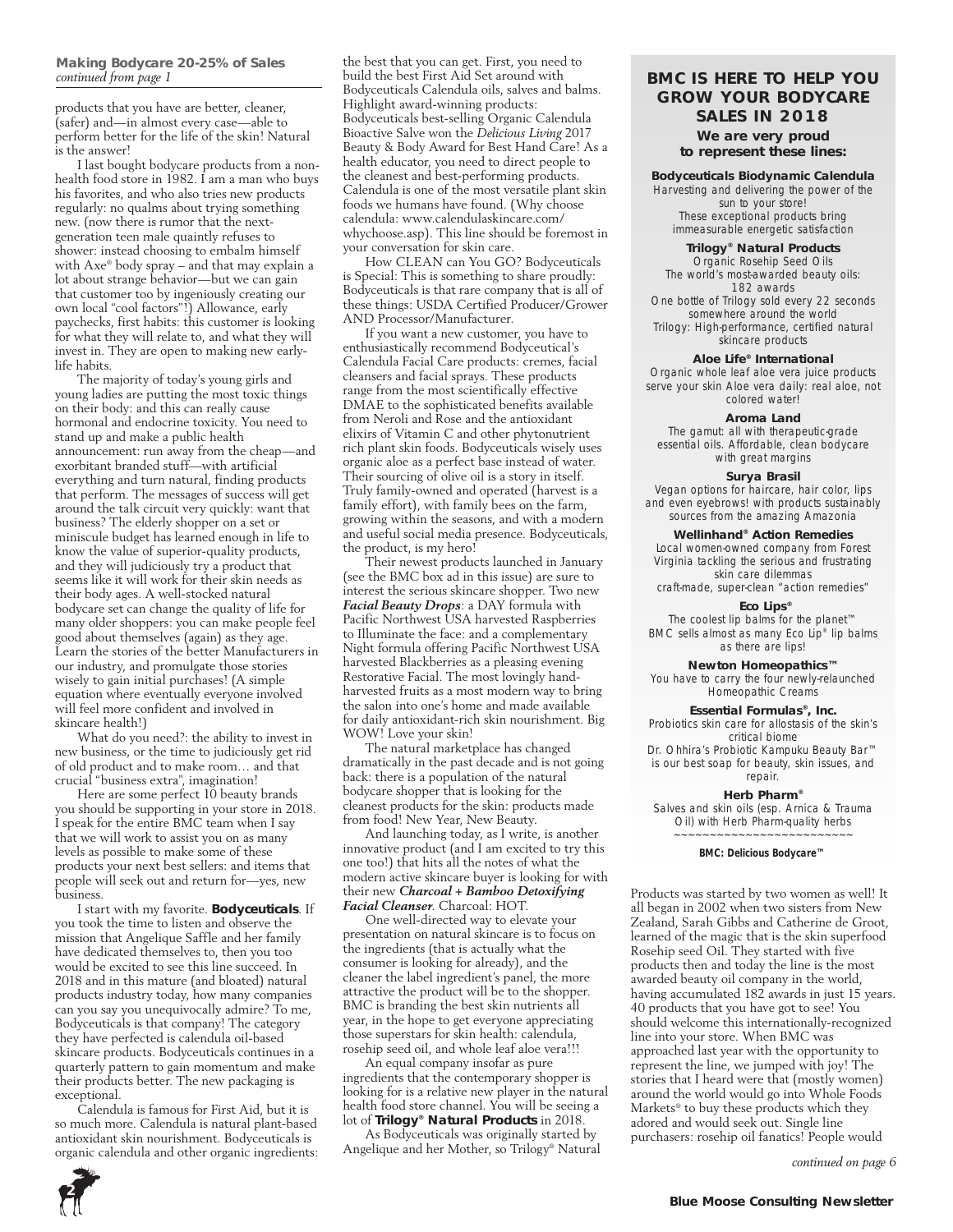# INEWTON thics



\* These statements have not been evaluated by the Food and Drug Administration. This product is not intended to diagnose, treat, cure or prevent any disease.

Aloe Life #1 Herbal Superfood • Whole Leaf Aloe Vera Juice Products *Aloe Vera is FOUNDATIONAL TO HEALTH*





1st Nordic Naturals® National Promotion of 2018 Are you joining in the Momentum? **Create Momentum with the 2018 Winter Olympics** driving the conversation up until Valentine's Day during Heart Health Month

YOU COULD sell more Nordic Naturals® in February than ever before!! YOU COULD get many new customers taking Omega-3s, by making the point NORDIC NATURALS® is America's #1 Selling Omega-3 Oil Omega-3s are the most sought-after nutrients for Heart Health! • Endcap key bestsellers for Heart Health

• Position floor displays in strategic places, so everyone HAS to ask "Am I getting enough Omega-3s in my diet daily?"

• Use the Promotions you signed up for: and buy big on your monthly sale endcap allotments • ALERT the women in your community that Heart Health is equally a big issue for them. • NSF-Certified for Sport® logo is the best clean bill of purity for the serious athlete: Grow a Sports Nutrition section!

• THIS IS A NATIONAL PROMOTION so take advantage of the Momentum everyone will be talking Heart Health & Omega-3s in February gain that business in your store

> Sweet Heart: Ultimate Omega®  $2x +$  Ultimate 2x minis softgels The Next Generation of Fish Oil: more powerful, naturally Heart Beat: Ultimate Omega® + CoQ10 softgels Brave Heart: Ultimate Omega<sup>®</sup> 2x softgels<br>Heart Throb: Ultimate Omega<sup>®</sup> softgels **Pure Heart: EPA Xtra™**

Be a Winner ~ while Promoting Health + Helping to Correct the Global Omega-3 Deficiency Campaign Materials endcap poster · floor decal · easelbacks · endcap cube · buttons

**Show your support of Heart Health in your stores!** Momentum begins with a Nordic Naturals display: pick one or more: 5 available displays • 12-Bottle Counter Display: **20% OFF** selected items (up to 3 products) • NEW! Permanent Counter Display: Brushed steel display with Nordic logo; holds 12 bottles; must order 18 bottles to receive display

• 24-bottle Top Seller Floor Display: Choose from three (3) products: Omega-3 180 ct.; Complete Omega<sup>™</sup> 180 ct.; Arctic Cod Liver Oil™ 180 ct. • Gummy Display: SKU: MKT-RD033\_KIT PO: GUMMY eleven (11) items to choose from; one (1) product per shelf. 20 minimum, 60 maximum

(bundle of Kids catalogues included) • American Pregnancy Association display: SKU: MKT-RD028\_KIT PO: AP fits 30-80 units; 6 items to choose from; only one (1) Sku per shelf:

LOVE YOUR HEART NATURALLY

Not represented by BMC in NJ, NC, SC, VA, WV & Philadelphia area Bookmark Favorites: www.omega-research.com http://efaeducation.org/

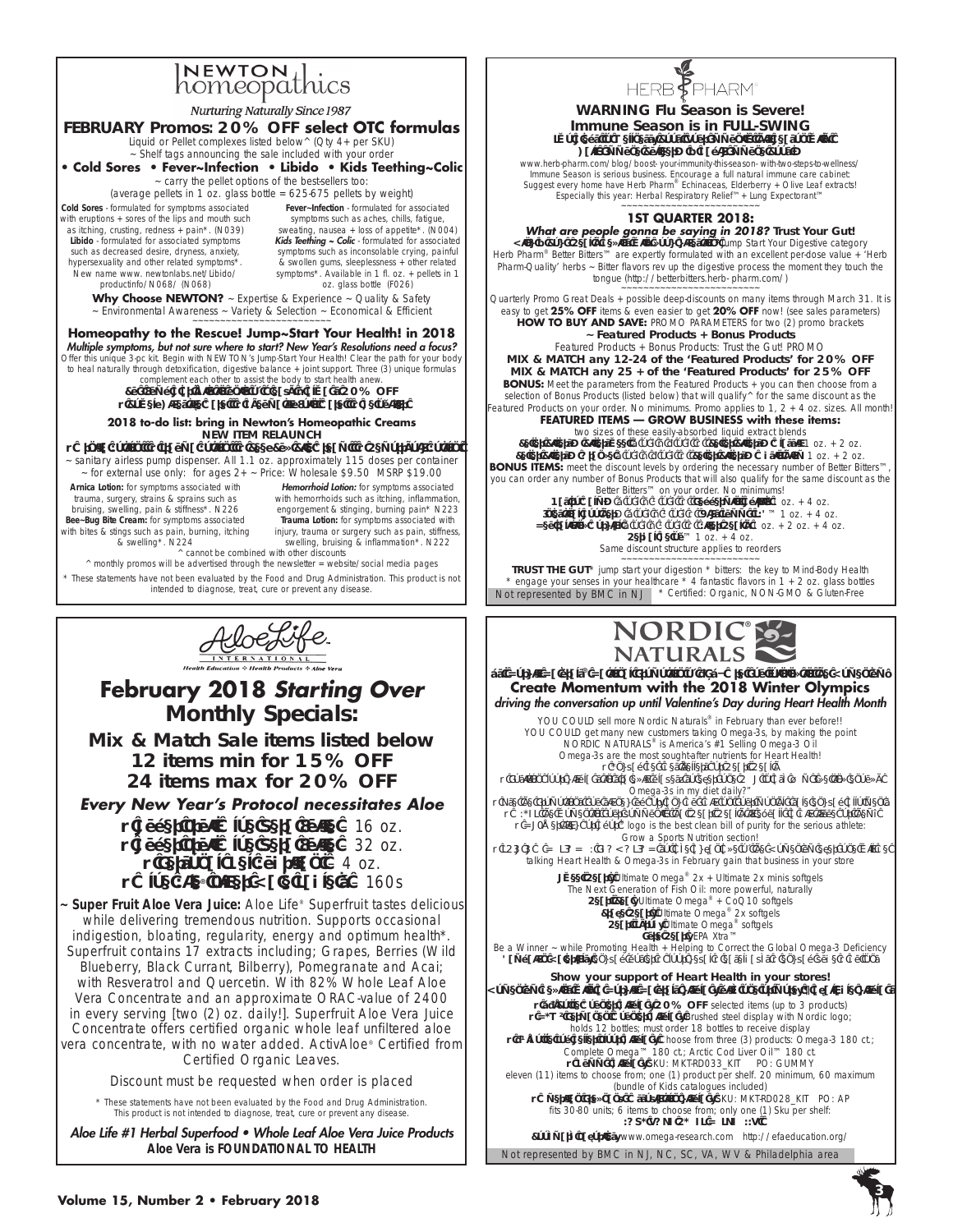

### **JUVO is participating in the exciting 4 Steps to Wellness Promo**

Ask your BMC Rep how you can save an **extra 5%** on a special store-centric Promo Start off with a  $3 + 1$  for all new JUVO items. Promo through March 30th

- Natural Raw Meal\*
- Raw Green Superfood^
- Raw Green Protein\*^
- Raw Meal Fantastic Berry\*
- Raw Meal Green Apple<sup>\*</sup>
- Raw Meal Vanilla Chai\*
- Raw Green Grass (in glass bottle)

\* also available in 10-packet single servings

**JUVO products are all USDA-Certified Organic; now, non-GMO certifications^**

### **FEBRUARY OLYMPICS: Introduce an Organic Wall of JUVO!**

Highlight JUVO Raw Green Protein USDA Organic Certified + Circle-K Kosher-Certified Non-GMO Project Verified label on canister Mix with water or other beverage of your choice 23 grams of high-quality plant protein from Organic: Brown Rice Protein, Hemp Protein, Spirulina, Quinoa, Millet, Amaranth + Flaxseed. MORE THAN PROTEIN: 33 powerful & organic whole foods ingredients Organic Natural Apple Flavor.

Absolutely No soy, Gluten, Yeast and Whey

ReJUVOnate Yourself!

## **V**ellinhand

### For the Pain of Athletic Performance and the Pleasure of Valentine's Fun Wellinhand*®* offers clean Action Remedies!

**February Promotions** Buy-in dates through 2/23/2018 **10% OFF** direct orders independent stores

• Pain Rescue Warm 2 oz. • Skin to Skin Intimate Lube™ 2 oz.

• Body Wash Foamers Tempting Turmeric 8.45 oz.

• Body Wash Foamers Minty Mischief 8.45 oz.

• Body Wash Foamers Lavender Lunacy 8.45 oz.

\* **Pain Rescue**® Warm is designed to ease chronic pain from recurring conditions. Naturally effective for joint & muscle pain, headaches, fibromyalgia, arthritis, & tendinitis. With a soothing aromatherapy scent, warm sensation and unique non-greasy, smooth texture, it is also ideal for warming up the muscles before exercise or exertion.

Contains Arnica, Calendula, Betula, Ho Shou Wu and pure essential oils of Lavender, Roman Chamomile, Ginger, Black Pepper, Cinnamon Leaf, and Rosemary in a soothing base of St. John's Wort Flower Oil, Extra Virgin Olive + Sweet Almond Oils.

2 fl. oz. squirt bottle. *\* Skin to Skin Intimate Lube™* A uniquely textured glide for heightened, long-lasting sexual experiences and for satisfying tender skin afterward! Subtly pleasing, erotic aroma. Pure. Especially appropriate for mature couples. Non-drying. Nonsticky. Non-messy. Certified vegan. Nut-free. Gluten-free. 100%

natural fun. Warning: This is a fine, oil-based herbal formula for skin-to-skin encounters and is not condom compatible. For condom use, embrace water-based products.

Topically Applied Herbal Answers. Action Remedies*®*



**FEBRUARY OXYLENT® Promo^ Independent Retailers HEART HEALTH month 15% OFF** Oxylent® Sparkling Berries Oxylent® Sparkling Mandarin Oxylent® Sparkling Blackberry-Pomegranate

30 ct. box; 7 ct. box; & Canisters Buy-in February 01- February 28th ^\$150 minimum/no max FREE Counter Top Display with the purchase of nine (9) 7-ct boxes FREE SHIPPING @ \$200 DRINK*OXYLENT*BREATHE*LIFE™*



by Trilogy® Natural Products: Effective enough to create a permanent customer

• Cleansing Cream 6.76 fl. oz.

- Calming Serum 1 fl. oz.
- Restoring Oil 1 fl. oz.
- Moisturizing Cream 2 fl. oz.
- Eye Cream .84 fl. oz.
	- Hydra Mask 2 fl. oz.

### **SENSITIVE**

Discover the peace & comfort nature brings to the most sensitive skin, delicate blends of pure plant oils extracts, carefully selected for their calming and soothing properties which help to reduce inflammation + strengthen the weakened skin barrier. With antioxidantrich maqui berry, soothing botanical complex SyriCalm® and Omega-7-rich sea buckthorn, Trilogy Sensitive is certified natural, fragrance free + dermatologically tested gentle skincare that brings peace and comfort to even the most fragile, intolerant and easily irritated complexions. Your skin will love you for it.

**Trilogy says that skincare should be simple:** *Cleanse & exfoliate* SIMPLE (creams, gels + masks) *Repair & restore* PURE (oils + serums) *Hydrate & nourish* VITAL (moisturizer)

MADE IN NEW ZEALAND & loved everywhere all rose hip products are 80% minimum fatty acids The world's most-awarded beauty oils: 182 awards one bottle of Trilogy sold every 22 seconds somewhere around the world

Trilogy: High-performance, certified natural skincare *products* 

www.trilogyproducts.com/us/category/how-tos.html/

### Dr. Ohhira's Probiotics **ESSENTIAL OLYMPICS** What does every Athlete want? Effectiveness, Results: Success 1, 2… the best protocols include

PROBIOTICS + Glutathione

**Encourage Dr. Ohhira's Probiotics® + Reg´Activ® Cardio & Wellness™ for everyone**

ANCHOR for your February Heart Health endcap with

### Reg´Activ® Cardio & Wellness™

a Probiotic that Supports Heart Health\* Paradigm-changing probiotic produces a cardio health antioxidant.\* with powerful *Lactobacillus fermentum ME-3*, B-12

Kaneka QH™ Ubiquinol + N-Acetyl-cysteine The Single Most important thing you can do for health

is strengthen your immune system • Dr. Ohhira's Probiotics® is the only whole food probiotic that supports the entire microbiome with

prebiotics, probiotics, and postbiotics. Ask your BMC Rep how you can save on orders for the

entire Q1 by participating the **Four Steps to Essential Wellness Promotion.**

Endcap the participating lines, and you can save on Essential Formulas (with endcap pics): when placing order, identify 'participating in the 4 Essential's

Program' to receive an additional 5% off your EFI order, through March 31st, 2018. [The store will need to confirm an end cap is being created]. Create new business – new long-term customers – through the 2018 Winter Olympics and the 4 Steps to Essential Wellness marketing opportunities, with posters

Dr. Ohhira's Probiotics*®*



The best lip balm for the world **Valentine Day: LUV THOSE LIPS February Promotions** (Independent retailers only) Promos from February 1- February 28

### **15% OFF invoice**

- **Eco Tints**
- **Lip Scrubs**
- **Bee FREE**
- **Specialty:**

^ Gold Lip Balm ^ Hemp Lip Balm ^ Medicinal Lip Balm for the lips in Immune season

> • **Eco Tints** mineral-tinted lip balms Fair Trade Certified™ Six shades for eco-beauty

- ~ Rose Quartz ~ Plush Red ~ Mocha Velvet  $~\sim$  Moonstone  $~\sim$  Coralyte  $~\sim$  Sugar Plum
- **Lip Scrubs** USDA Organic, non-GMO, Fair Trade-Certified Lip Scrubs.

three flavors: Mint, Vanilla Bean, Brown Sugar.

**• Bee FREE** - for the vegans & Animal Rights **Activists** Lemon-Lime Lip Balm 24 ct. + 36 ct.

24 ct. .15 oz. tube convertible displays ^ Superfruit Lip Balm ^ Sweet Mint Lip Balm ^ Unscented Lip Balm.

**• Specialty -** convertible Displays 36 cts. Organic, Fair Trade, NON-GMO Gold - w/baobab oils

Hemp – Manitoba Harvest hemp seed oil. vanilla Medicinal – w/tea tree, camphor, lemon balm + calendula

The Best Lip Balm for the World



**Very Gentle Range**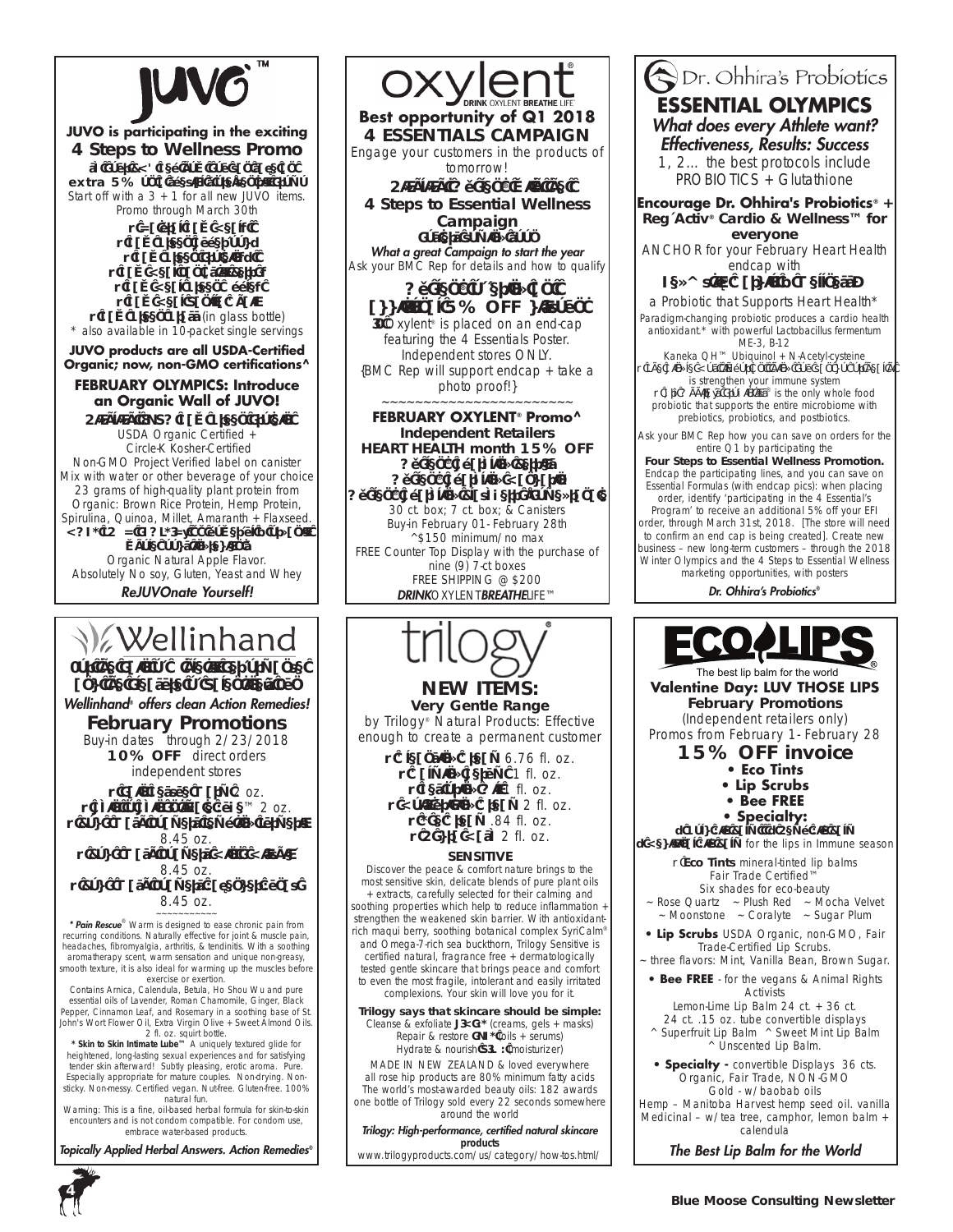# bodyceuticals

### **Pre-Valentine's Day Promo**  through February 14th

**20% OFF all BodyLove flavors!**  • Almond • Chocolate • Cherry • Almond

~~~~~~~~~~~~~~~~~~~~ **~ Recent Launches: quite the rage!** \*\* Neroli + Calendula Firming Crème ^ Face ^ Neck ^ Decollete Firming Crème with DMAE + Hyaluronic Acid • Berry Beauty Drops (Raspberry or Blackberry) + free 4 ml sample

Berry Beauty Drops - DAY Pacific NW Raspberry Seed Illuminating Beauty Drops

Berry Beauty Drops - NIGHT Pacific NW Blackberry Seed Restorative Beauty Drops

#### **~ Expected February Launch** Charcoal + Bamboo Facial Cleanser!

\* Exfoliating \* Detoxifying 2 fl. oz. (exciting) a 15 year history of using premium Certified Organic & Kosher ingredients Non GMO. Soy Free. Gluten Free. Wheat Free.

Cruelty Free

#### ASK about the beautiful Bodyceuticals Winter Paws flyer—reminding people to have petcare products always at hand!

Highlighting Bodyceuticals best-selling Organic .<br>Calendula Bioactive Salve

Winner of *Delicious Living* 2017 Beauty & Body Award for Best Hand Care!

www.bodyceuticals.net www.facebook.com/Bodyceuticals www.instagram.com/ bodyceuticals\_calendula/ www.pinterest.com/ bodyceuticals/ https://twitter.com/ bodyceuticals \_ www.calendulaskincare.com



**TIMELY** "My Family took our Immune Health today!" **STOCK up for the Kids! Kids Wellmune®** ……. a product perfect for all little ones….

**10% OFF\* 12 bottles+**  for a healthy school & family!,

Chewable Beta Glucan with Wellmune WGP® 25 mg. per tab 60 chewables, Orange Flavor Wellmune WGP® activates key immune cells that maintain health  $+$  wellness.  $+$  it is safe to take every day. Patented, GRAS under US FDA Regulations.

Kosher, Halal, non-allergenic + GMO-free.

The Single Most important thing you can do for health is strengthen your immune system

> **February is Cold/FLU + Sports Nutrition!!** PERFECT Opportunity to highlight

### **Rev•Up Wellness**

featuring Abigenol® European Silver Fir Bark extract

- DEFENSE with Wellmune® • ENDURANCE
- VELOCITY with Wellmune®

**NEW STORES: BUY 2, Get 2 free of any RevUp SKU:** through 02/28!!

GROW NEW BUSINESS with scientificallyproven nutritional support http://immunehealthbasics.com



## **Olympic Opportunity** Note to cash register: Athletes will love Hemp Extract

**Sure CBD companies are arising a dime a dozen but one is truly gaining traction** BMC is your best CBD company!!

\* *Enter the CBD market* with a company trusted through 31-years of business in the natural channel to health food stores.

\* offer the best, called *C-Verified Hemp!* \* a website to base your CBD business on: http://cvhemp.com/

### **C-VERIFIED HEMP PRODUCTS**

are best-sellers in many stores *"My sales of CBD are keeping my doors open…"* Aroma Land advises to use the term Hemp Extract **GAIN A NEW CUSTOMER:** 

• Athletes can feel Hemp Extract + fearful of testing for THC

• Offer a C-Verified Hemp Extract that has Zero-T • YOU CAN GAIN THOSE Sports Nutrition sales!

**C-Verified Hemp™ the VeryBEST CBD**<br>• always THC Free [no-"T"] • batch verified levels of non-GMO CBD ["C"-Verified] • legal hemp, grown in America (Colorado)

• environmentally-friendly extraction process • State-of-the-Art Laboratory

• Full Traceability through every step of the process • C-Verified Full Spectrum C Hemp Extracts

• C-Verified Hemp Balms – jar • C-Verified Daily Caps

• C-Verified Hemp Cream tubes

### C-Verified is full spectrum CBD: No-T. ~~~~~~~~~~~~~~~~~~~~~~~~~~~~

**They are back: CBD Micro Extracts** Ask your BMC Rep to explain how you can sell this product too! ~ CBD Micro Extracts ~ CBD micro-infused Cream tubes Discover the most powerful herb ever investigated *www.CVHemp.comwww.aromalandwellness.com*

### **MushroomScience**

**Olympics' advantage, synonymous with Cordyceps** highlight this bestseller for Sports Nutrition in February!

### **FEBRUARY PROMOTION\* 4 ea. = 10% 8 ea. = 15%**

**12 ea. = 20%** the best-margin mushroom line GREAT SAVINGS: 90 veg caps. Best value!

### **Cordyceps-Cs-4**

GET ENERGIZED + STAY ENERGIZED 90 vegetarian capsules 400 mg each 1 capsule Cordyceps sinensis mycelium hot water extract 24% polysaccharides,

.25% adenosine Mushroom Science® Cordyceps Cs-4 contains

the active compounds that make the Cordyceps mushroom unique, because they use the Cs-4 strain. It took years of research and the analysis of 100's of strains of Cordyceps mycelium to find one that contained the same actives as the fruit body: the adenosine + other nucleosides.

Best Value + Best Results. Cordyceps Cs-4 extract may be the most versatile of all medicinal mushrooms. Hot-water/alcohol extracts provide the immune health benefits normally associated with the medicinal mushrooms, but also provide a host of other important health benefits including balancing the HPA axis + improving energy,

stamina + endurance. \*

~ not combined with other specials. Must mention 'BMC February Promotion' when placing order



### **February-March Bodycare Promotion\***

Two months to promote these profitable products The Bodycare Collection

**Jasmine & Clementine**

12 oz. bodycare. 50%-margin line Clean affordable + not through distribution.

• Shampoo • Conditioner • Hand & Body Lotion • Shower Gel • Massage & Body • Bath Salts 20 oz. ~ Pure Therapeutic Grade Essential Oil Blend: Jasmine Oil, Clementine Oil, Rose Maroc Oil, Sweet Orange Oil, Ylang Ylang Oil, Lemon Oil, Sweet Basil Oil, Chamomile Roman Oil.

**Buy 3 ea. per SKU = 10% OFF Buy 6 ea. per SKU = 15% OFF Buy 12 ea. per SKU = 20% OFF**

• 100% Pure Plant-Based Ingredients, Exceeds EU Cosmetic Directive Guidelines.

### **Aromaland Essential Oil Promotion: February-March**

**10% OFF in units of 3 ea. 10 ml** ~ **CLEMENTINE** Citrus clementina ~ JASMINE 10% *Jasminum grandiflorum* in

Jojoba oil ~ JASMINE 10% *Jasminum sambac* in Jojoba oil

**More deals! 10% OFF** in units 6 ea.:

~ Jasmine & Clementine glycerin bar soap

Aromaland: established 1986 • Bliss in Every Bottle™ Find Your Aromaland Solution at *www.aromalandsolutions.com*



15 shades of beauty: which one are you? • Light Brown • Dark Brown • Golden Brown • Ash Blonde • Golden Blonde • Light Blonde • Swedish Blonde • Reddish Dark Blonde

• Red • Black • Silver Fox • Mahogany • Burgundy • Copper • Chocolate

Every shade of Surya Brasil's sophisticated natural color contains vegetable extracts including herbs & fruits from Brazil + India, which offer simultaneous coloration + deep conditioning treatment for the hair as well as intense treatment for the scalp. While coloring gray on first application, Surya Brasil Henna Cream Color Does NOT contain ammonia, PPD, parabens, peroxide, resorcinol, heavy metals, artificial fragrance, mineral oils, GMO's or gluten. Like all of Surya Brasil's products the Henna Cream is 100% vegan + cruelty free.

> **Detoxify Your Beauty http:// suryabrasilproducts.com**



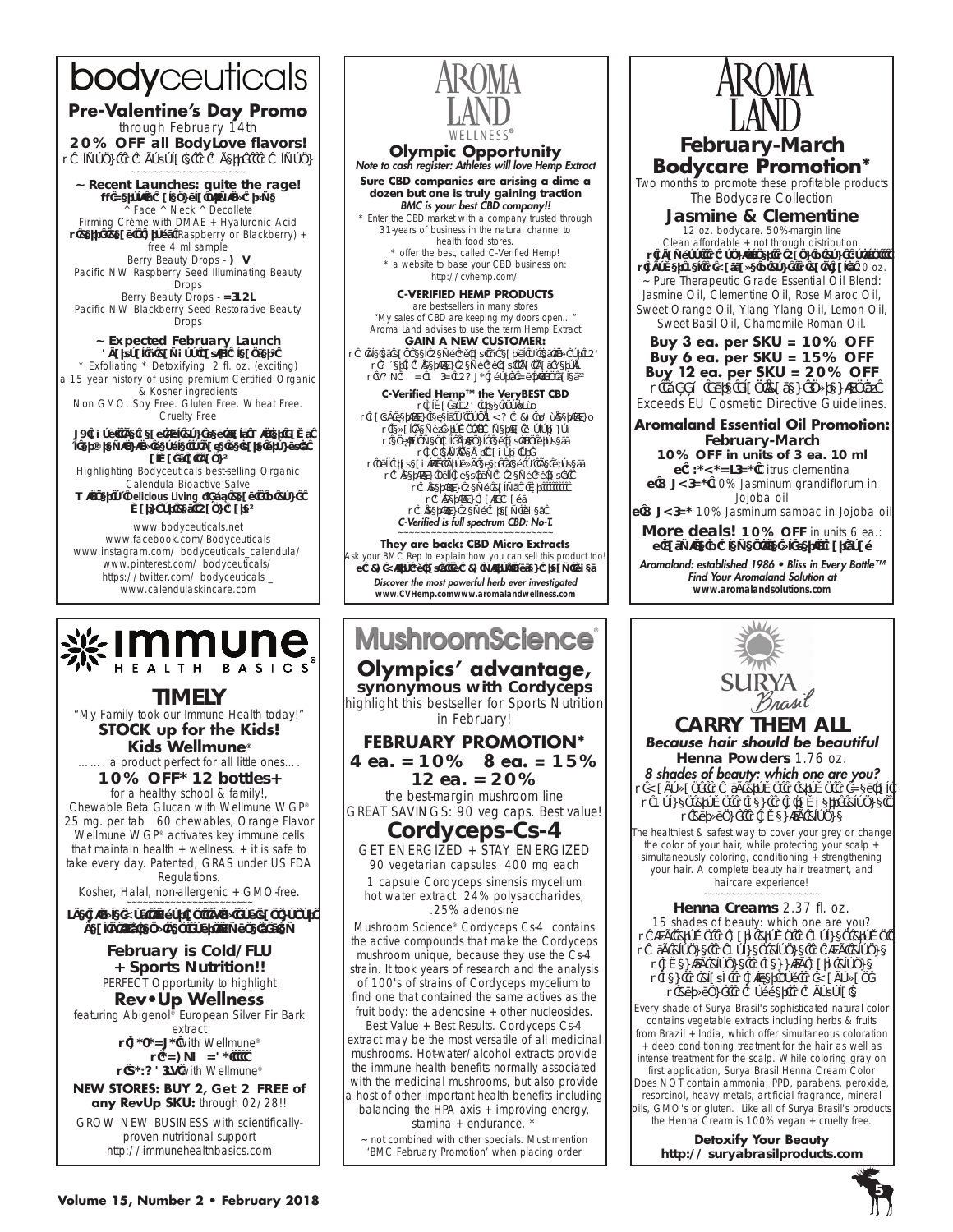likewise stop in stores in England as they traveled. and pack their suitcases with product for friends and family before the products were introduced in the U.S. Trilogy® Natural Products has a devout following.

Trilogy® has since moved into selling product in Independent Health Food stores: and what an opportunity for your stores! People are looking for sustainable beauty products, and the word is spreading on the power of rose hip seed oil. Your store needs to catch the energy of this exquisite and super clean rose hip seed oil line.

I first encountered the benefits of rose hip seed oil for skin care while working in health food stores in the late 1980s, and I was fascinated with this plant food's capabilities. I have recommended rose hip oil for scars regularly since then. As we have all become aware of the benefits of topical-application antioxidants from natural sources, the recognized scope of use for rose hip seed oil advanced beyond a trustworthy scar-reducing topical. Today, rose hip seed oil is associated more prominently with the health of the skin, hydration, and in reducing fine lines and wrinkles. What is now more apparent is that rosehip seed oil, properly handled and grown in optimal environments, is a premier source of essential fatty acids. Well-handled rose hip seed oil is a rare commodity; and a quality rose hip seed oil optimally improves skin hydration, and supports healthy skin elasticity, as well as assisting in skin cell renewal and repair. A richred antioxidant superpower: in the world of skin superheroes, rosehip seed oil is the Red Antioxidant Support!

Inventory what products you are presenting in your stores now: are you highlighting antioxidant-rich Calendula (the premier Golden Antioxidant Support) and Rose Hip Seed Oil? This is the direction that the natural skincare conversation is going: this is the advancement in the marketplace!

Today, the word Trilogy® is synonymous with Rose Hip Seed Oil. Their direct-sourced oil is grown in the highlands of Chile and South Africa, made in New Zealand, and now available to your stores. If you are going to do a face-lift of your Face care section—and you want lines that are impeccable with stories you can happily share with others—you should start with Trilogy® Natural Products and Bodyceuticals.

With Trilogy® you can tell your community that you are bringing a worldwide beauty star to your shelves: one bottle of Trilogy® is sold every 22 seconds somewhere around the world!

As enticing, Trilogy® believes that the foundations of optimal skincare should be simple. Your team can easily explain the protocol and upsell the basic package for every basic skin type. Anyone can share this process: (1) cleanse and exfoliate with simple, clean products; then (2) repair and restore with the purest oils and serums available; and then (3) keep the skin vibrant, healthy and vital by hydrating and nourishing with the purest moisturizers. Cleanse, repair/restore and then hydrate and nourish!

Everyone in your store will be able to explain all the ingredients in every Trilogy® product (literally food for the skin) and they have products for every shopper's skin range.



is the foundation of the line, with

rosehip oil leading for every type of skincare need. The **Age Proof Range** will delight anyone looking to keep their skin youthful, no matter what their present age! You have many tools here to really excite the person looking to revitalize and maintain their skin. Again, three steps—cleanse, repair and restore with a Firming Serum or a CoQ10 Booster Oil (super popular!), and a Day Cream and Night Cream. The Age Proof Range also offers a skin softening lotion, a lightening treatment, and a CoQ10 Eye Cream.

The New Trilogy® **Sensitive Skincare Range** of products will certainly serve a fast growing consumer need! Sensitive skin problems are on the rise: today, 56% of women and 40% of men report having sensitive skin. We also know that sensitive skin ages faster than other skin types. Properly presented, this category could skyrocket in your bodycare department. Stress, lifestyle, chronic inflammation all affect the skin's natural barrier function, and once disrupted, the skin's homeostasis is affected and recovery time from flare-up is reduced. It is a store responsibility to learn the best options to direct people to if they have these needs. The products are labeled "Very Gentle" so everyone with these needs will know that the products are for them!

Want to establish a beachhead of Trilogy® Natural Products immediately? The smartest package should include these items: *Certified Organic Rosehip Oil*, the *Rosehip Oil Light Blend*; the *Rosehip Oil Antioxidant+ Oil*; and from the Age Proof Range, the *Nutrient Plus Firming Serum*, and the *CoQ10 Booster Oil*; and from the Very Gentle Range, the *Calming Serum* and the *Restoring Oil*. Why these essentials? Because the movement in the field of optimal skin care is towards the addition or use of Pure Oils, where people used to use creams, gels or lotions. Now, the cream etc. category is still strong, but to evolve with the times, you have to make sure you are recommending the application of pure oils to the skin. Trilogy® and Bodyceuticals are already there—leading this category with the best in their class, and you should make prominent shelf-space, market cleverly and learn to recommend these two Rose and Golden superheroes!

What do your shelves look like now, and how much have they changed in the last year or two or five? The market has changed dramatically, and Oils and Serums are what the new buyers are reaching for. If you don't understand that oils balance, restore and heal the skin (even for people with oily skin) then you have to catch up. Oils on the skin feel GOOD: skin food that the skin drinks in for best health. (this is the image that Blue Moose Consulting is reaching for as we invest in a bodycare sub-division of BMC that we are calling Delicious Bodycare™).

Find the space, announce the category, offer the best options: natural health Face Care Oils. Want to grow your bodycare set by 20% in 24 months? Take the Nordstrom approach—relatively inexpensively with 10-12 items on a large and inviting shelfoffering pure, effective and innovative products. Then, let your community show you their appreciation by buying from you the products that are hot.

While Bodyceuticals and Trilogy® Natural Products are both 15 years old, the

trailblazer in the category of oils (with their essential oil business) is **Aroma Land**®! In reality, we are living in a world with myriad options with this hot new category of skin oils. The Natural Foods store can easily be the center of this movement, especially when we still own the Organic bodycare category. When it comes to top-quality tools for skin care maintenance and repair, you can be the unmatched leader with the best solutions. Imagine if you—or someone on your team became well-versed in the differentiating points of a wide range of oils well-regarded for face skin care!

To the conversation, we can add ten (10) therapeutic-quality Aroma Land® products specifically designed for a multitude of facial skin concerns. You could succeed with a wellmarketed selection of these items, 1 or 2 bottles deep. But, oh the business that you could build out! Aroma Land® offers Facial Serums for Dry skin, Mature skin, Oily skin, Sensitive skin, Problem skin, Normal skin as well as Serums for Clearing, Moisturizing and Toning. They also recently offered a new *Facial Serum Skin Repair*. (www.aromaland.com/Facial\_Serums\_ Elixirs\_s/512.htm). Aroma Land's Facial Serum products naturally offer 10 choices that each have a blend of plant-based oils with Apricot Kernel Oil, Evening Primrose Oil, Jojoba Oil, Rosehip Seed Oil, Wheat Germ Oil, and Vitamin E—that is enhanced with their longrespected, therapeutic-quality essential oils. In a late breaking deal, these 10 Aroma Land® Facial Serums are being offered to all independent health retail stores with an introductory offer from now until Mother's Day—you can slowly bring in the entire selection and learn the products so you can make a major statement about natural skin care during that celebration that draws the most attention to your bodycare set! Ask your BMC Rep for the intro deal opportunities.

If a person wants face care products properly blended with essential oils by the oldest Aromatherapy oil company to manufacture in America, you offer options from Aroma Land®. If a person wants a Rose Hip Seed Oil line, you offer Trilogy® Natural products. If a person wants to lavish their skin with Certified-organic Calendula Oil, you have the best with Bodyceuticals. Want to grow new business, then learn and promote this growing

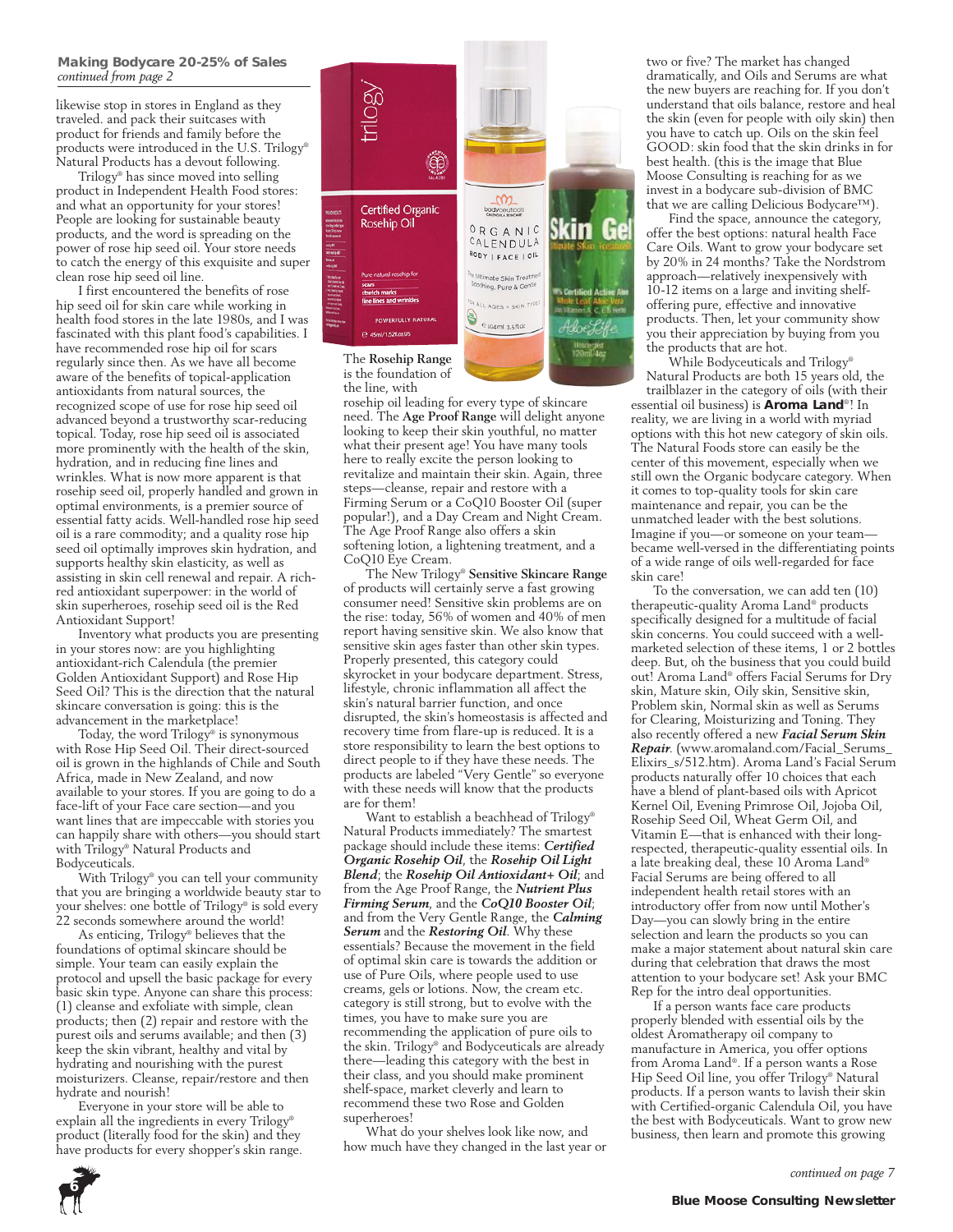category of face care topical oils! You can be the best resource center for best skin care.

Leaving the face-specific products, we next turn to the undisputed Superhero of Green: whole leaf aloe vera! So, to stop for a second and recap: the best plants for skin health are, certified-organic: Aloe Skin Gel, Calendula Oils and Rosehip Seed Oil. Here is the place to reignite your store's natural bodycare section.

Last year, the BMC newsletter offered three articles on the benefits of whole leaf aloe vera for optimal health: the articles concentrated on the history and the science of aloe vera. This year, we will be writing about the benefits of aloe vera for topical use. Aloe vera is the most well-known and regarded plant food (and plant medicine) for skin care. Everyone who will shop in your store already knows that aloe vera helps the skin. Again, I must ask, how much of your business is currently going to topical aloe vera sales?

And as importantly, are you maximizing the use of an aloe vera product for skin health? Sure aloe vera is in almost every bodycare product made today, but: this is usually mainly the marketing intent of putting a word on a bottle to sell product: and these products are usually utilizing a weak, watery aloe or dried powdered aloe that has filtered out almost all the health-providing attributes of the aloe plant. So, first, how many products on your shelf actually provide a legitimately healthy dosage of aloe per topical dollop used? When you say that aloe is a miracle plant, where are you directing people to get some of that magic?

Let's take inventory: are you selling 8-10 bottles of topical aloe vera for skin care, healing and beauty in the course of every week? If not, then you probably are not strenuously trying to educate people on beneficial bodycare products, and you are probably not leading them to the best options. (and they are probably not building trust and confidence in your store to be their bodycare solution center)! So, if we can agree that most people are still largely less than informed on calendula and its sun power (Gold Superhero) and 2018 is the year that the chorus begins to resoundingly sing the benefits of the even less-known rosehip seed oil (Red Superhero!), and if EVERYONE already knows that aloe is very good for the skin, but is not buying that Green Superhero through your cash register, then you have work to do. The three Plant Superheroes are here to help! So, why don't you sell some?

There are two ways to sell the **Aloe Life**® bodycare products: they can be sold as a category all together, or they can be sold in different areas of your bodycare section (moisturizers, First Aid, beauty products, hydrators, and sports nutrition). My suggestion if you want to see this category—aloe vera rise to an unexpected but constant level of sales in your store, is to keep the story simple and tight. I suggest you spring into action. Market the Aloe Life® therapeutic whole leaf aloe vera concentrate organic juices in a prominent section, and use them as an anchor of your supplement section: big, noticeable space. Why? Well are you aware that aloe vera has been one of the top 5 best-selling plants in America for most of this [new] Century? A lot of people are buying and using a lot of aloe: internally and externally. (Check out any Whole Foods® these

days, they have 48 feet of aloe vera shelf space now in some planograms. Hmm...).

Break a mold, and make the simple move to communicate to your communities that aloe vera topically is just as much food for the skin, as it is an internal nutritional powerhouse superfood for optimal health. In the same space as the Juice Concentrate pints and quarts, add a full shelf of the Aloe Life® active and healing skin care products. If you want to have everyone thinking "aloe for skin health" and buying aloe for skin health, then speak that message in your store. There is no need to carry 4 different brands of aloe vera (Aubrey Organics® may be the only other brand to carry, and remember that they sell the inner gel, compared to the entire whole leaf that Aloe Life® uses). Instead, double-face both the 4 oz. and the 8 oz. bottles of the Aloe Life® *Skin Gel & Herbs*. Always have a sample open for people to try, and ask them to touch, smell and feel this aloe vera: they will intuitively understand that this is good stuff.

Next to the this versatile everything-skin gel, stock both sizes of the *Aloe Life® Face & Body Lotion.* This is their actual moisturizing formula, and it is a good one. So economical, and people who try it, love it (if you don't have it in stock, with an open bottle for people to try, then of course it will not sell). What differentiates this product—again—is that Aloe Life® understands the power found in the entire plant, so they were one of the first companies in the natural retail channel to offer aloe products that use the juice of the whole plant (rather than just the leaf!). This differentiation makes a world of difference in how the Aloe Life® products perform! More of the aloe plant means more health applications. This product is a truly delightful, light natural grapefruit extract fragranced Aloe-Chamomile-Allantoin moisturizer that does the yeoman's work of providing maximum skin protection while offering age-defying results with daily use. With organic aloe vera as the main ingredient, this product will become a favorite of someone who wants the best product possible without spending big bucks. I have said for years that this product is a sleeper that should be a best seller: it works, and people love it (our newest Moose was just commenting that she has the 4 oz. bottle in a couple places around the house and she gravitates to those spots instinctively to use it throughout the day). Put a bottle of the 16 oz. on your office desk, and see how often people return to reapply again and again until they buy a bottle to take home and to recommend to their friends.

The *SG Aloe Mist* (SG—'Skin Gel', 2oz. + 4 oz.) is the latest aloe vera-based product that Aloe Life® brought to market, and is probably the favorite among the BMC team overall. This Spray was created as a skin conditioner formula designed to be a therapeutic quality aloe topical that can be applied without thickeners (most other products are "gels" solely because they have thickening agents added). A very versatile product, that gains super absorption, and can be sprayed on the face in one's makeup procedures. It is superlative as a refresher in the hot summer months, and when one wants to "freshen up" before going out. The brilliance is that it is a way to add aloe vera to skin conditions like when inflammation is present, with that lightness that does not interfere with skin issues, but which is strong enough to work like a fire department putting out the fire. A truly modern multi-tasking way to administer aloe

vera to the skin, and a perfect option for many people. Seven bottles of aloe power standing strong across your shelves if you double-face the 4 oz. *Aloe Skin Gel & Herbs* (which has been one of my top 5 most favorite bodycare products for the past 15 years: I am a believer of slathering this product everywhere for when anything needs fixing!).

Of course, the Aloe Life® *Personal Gel Intimate Moisturizer* would best be merchandised with other sexual lubricants and intimate area moisturizers (trust me, I have had so many people—primarily women—tell me that this product did the job for them for personal dry skin issues. This product—again performs better than anything else available because of the whole leaf aloe (and that Aloe Life® does not offer personal lubricants with the first ingredient of water). Likewise, The Aloe Life® *Body Heat Vanilla Rub* will shine in the Sports Nutrition set, where people often push muscles to the point of needing strong and longlasting recovery. The customer I like to present this to is the Chiropractor, as well as the Massage Therapist, and anyone who understands the body musculature and the various situations that lead to pain. *Body Heat*  is so effective because of the transdermal absorption capabilities of a true whole leaf aloe vera juice. Want powerful aloe, recommend Aloe Life®. Want to sell 10-12 bottles of topical aloe vera every week: learn how Aloe Life® provides products that work, and that people will return for! Over and over again, aloe vera to the rescue for topical support!

This February, I would highlight the *Personal Gel Intimate Moisturizer* and the *Body Heat Vanilla Rub*, to gain people's attention: the former for Valentine's Day and the latter for the next sports-centric 60 days (football Super Bowl to Winter Olympics to basketball March Madness; and for people noticing that those New Year's Resolutions exercises don't come without soreness!). For everyone else and everything else, *Aloe Skin Gel*!

Ready to grow your store's natural bodycare sales? First, have confidence in that part of your inventory that you believe in. Second, houseclean those products that no longer sell, or that you never really felt good about. Make space now for some exciting new products: build anew with three new superheroes: Calendula Gold, Rose Hip Red and Aloe Green.

These three skinfoods can be a foundation of your emergent 2018 Bodycare section. The message can be clear-cut: the three best plants for skin health are calendula, rosehips and aloe gel. Which is best? That does not need to be a choice: these are the three best. To me, this is a very easy way to teach people basics, deliver a clear and easy message, while promoting a truth and selling three superior lines! As opposed to trying to disassemble complicated plotlines from good yet complex companies, you can master the simplicity of a nice fact – the three best plant-foods for the skin are…

For many years, progressive stores have tried to sell Organic bodycare lines and they have floundered with gaining sustained customer return sales. If a store is able to achieve this, sales will pop upward; and when that happens with a store, that concerted effort will spur greater focus and effort.

**Bodyceuticals**—a biodynamically-grown

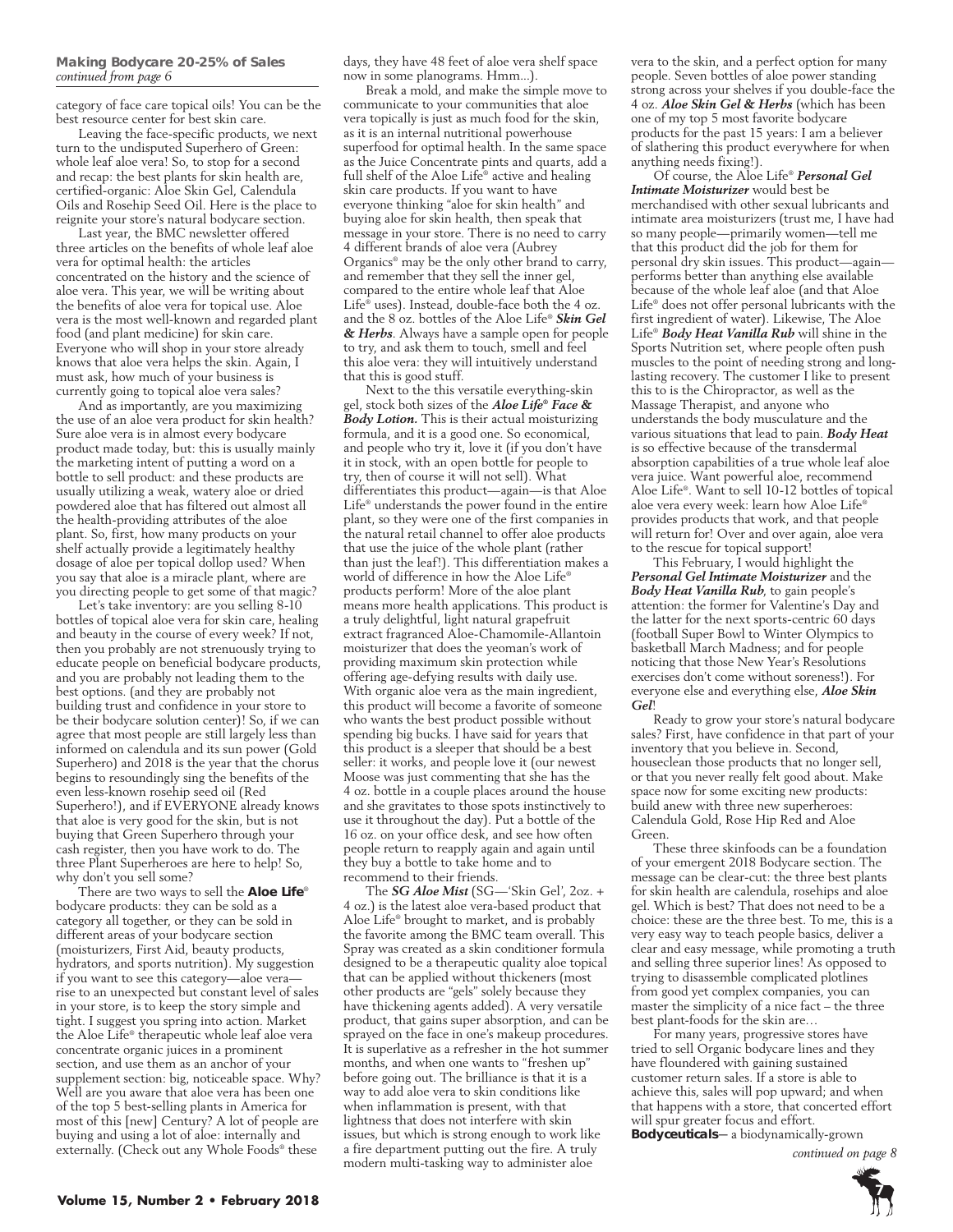### **Blue Moose Consulting**

P.O. Box 557 Falls Church, Va. 22040-0557

**got email?** If you'd like to receive information by email, send your request to Michael@bluemooseconsulting.com

### **VISIT us at our website! www.bluemooseconsulting.com**

*"If you don't read this newsletter every month, you are missing something."*

**Making Bodycare 20-25% of Sales**  *continued from page 7*

organic skincare line—can be that line. Again, learn their story and you will be a fan.

**Trilogy**® is a superlative international bestseller. To health food stores in the U.S., this is an exciting, newly-available winner. This is an opportunity for you to introduce a clean, powerpacked antioxidant line that performs and satisfies. The market is there. Make your muscle, through intelligent education, to be competitive with Nordstrom and Ulta and Rite Aid. We have the best products, and this is your way to prove it. Trilogy® Natural Products, out front center: this is the best new thing. Finally, we all know aloe verawonderplant. Superfood superstar. If we are not moving 8-12 bottles of aloe products, for all those skin care needs, then you are missing the bus completely. Better, you should train your staff (teach yourself) and let the BMC team fill you with facts and ideas.

Put these three things together—think of the opportunity, get the pen out to plan and make the changes—and believe that your store can achieve: and I stand strong that you can increase your Bodycare sales by 10% this year. Minimum!!! Striving like a Retail Olympian, you can also do even more business. In the April 2018 BMC newsletter, we will highlight the other superior and admirable bodycare companies that BMC and Delicious Bodycare represent for your stores! These four—**Surya Brasil, Aroma Land**®, **Eco Lips**® and **Wellinhand**®—properly understood, presented and merchandised, can move the needle of Bodycare sales significantly. And the skincare items offered by **Newton Homeopathics**™ (new Homeopathic Lotions), **Essential Formulas**® (probiotic soap and creams), and **Herb Pharm**® (St Johnswort Oil, Arnica Oil, Trauma Oil, Mullein/Garlic Ear Oil, skin salve and more)—if integrated keenly into your new focus on devoutly nurturing skin health for your community—can pay noticeable if not significant dividends to your bottom line. Quite frankly, for 98% of you, your Bodycare care section is an in-house untapped resource; and easy new business: a surefire way to make more money from other places. It absolutely should be a 2018 Goal! 10% should be the minimum goal. Can you reach and succeed to 20%? Who is to say that you cannot? Let's go!  $\odot$ 

### **How to Reach Blue Moose Consulting**

*Call as often as necessary: we want to be of assistance* Blue Moose Consulting • Michael Hennessey cell: 202-236-3735 • fax: 888-646-5833 Michael@bluemooseconsulting.com • www.bluemooseconsulting.com PO Box 557 • Falls Church, VA. 22040-0557

### **Companies represented:**

### **Newton Homeopathics**

www.newtonlabs.net 800-448-7256 770-922-2644 fax: 1-800-760-5550 Conyers, GA 30013

**Aromaland, Inc.** www.aromaland.com 1-800-933-5267 Santa Fe, NM 87507

**Vitalah, LLC**

www.vitalah.com 831-724-6300 fax: 831-761-3648 Watsonville, CA 95076

### **Mushroom Science**

www.mushroomscience.com 888-283-6583 • 541-344-8753 fax: 541-344-3107 Eugene, OR 97405

### **Trilogy Natural Products**

www.trilogyproducts.com/us/ hello@trilogyproducts.com supported by Kestrel Sales & Marketing Trilogy US Office: 503.695.6533 sales@kestrelmarketing.us

**Herb Pharm** www.herb-pharm.com information: 541-846-6262 orders: 800-348-4372 fax: 800-545-7392 Williams, OR 97544

**Aloe Life International** www.aloelife.com 619-258-0145 1-800-414-ALOE (2563) fax: 619-258-1373 San Diego, CA 92107

**Essential Formulas, Inc.** www.EssentialFormulas.com 972-255-3918 fax: 972-255-6648 Farmers Branch, TX 75234

**Portals Pharma, Inc.** www.PortalsPharma.com Ph: 651-5050-IHB fax: 267-695-5181 Basking Ridge, New Jersey

**Eco Lips, Inc** www.ecolips.com Ph: 1-866-326-5477 fax: 1-319-364-3550 Cedar Rapids, IA 52401 **Nordic Naturals: Pure and Great Tasting Omega OIls** www.nordicnaturals.com 800-662-2544 831-724-6200 fax: 831-724-6600 Watsonville, CA 95076

### **Surya Brasil**

www.suryacosmetics.com 516-328-0021 fax: 516-328-0760 New Hyde Park, NY 11040

**Erom, Inc./Juvo**

www.gojuvo.com 714-562-1515 800-558-Juvo (5886) fax: 714-562-1516 Buena Park, CA 90620

**Bodyceuticals** Ph: (425) 333-5480. Orders & fax: (425) 491 8354. Carnation, WA 98014

**Wellinhand** 434-534-6050 info@wellinhand.com Forest, Virginia 24551

**Support all the lines we represent: Independence, Quality, Strength**

Opinions expressed in this newsletter are solely those of Blue Moose Consulting. Blue Moose Consulting is not paid for endorsing any products.

*Editor & writer: Michael Hennessey. Distribution and webmaster: John Holback. Graphics: Theresa Welling* 

**Note:** *The BMC newsletter sale list is available by the first day of each month as a one-page faxable form that easily fits on the wall for quick viewing/decision-making. Want to receive all the deals on the great BMC lines this via fax early every month? Call your BMC Rep and put in your request now.*